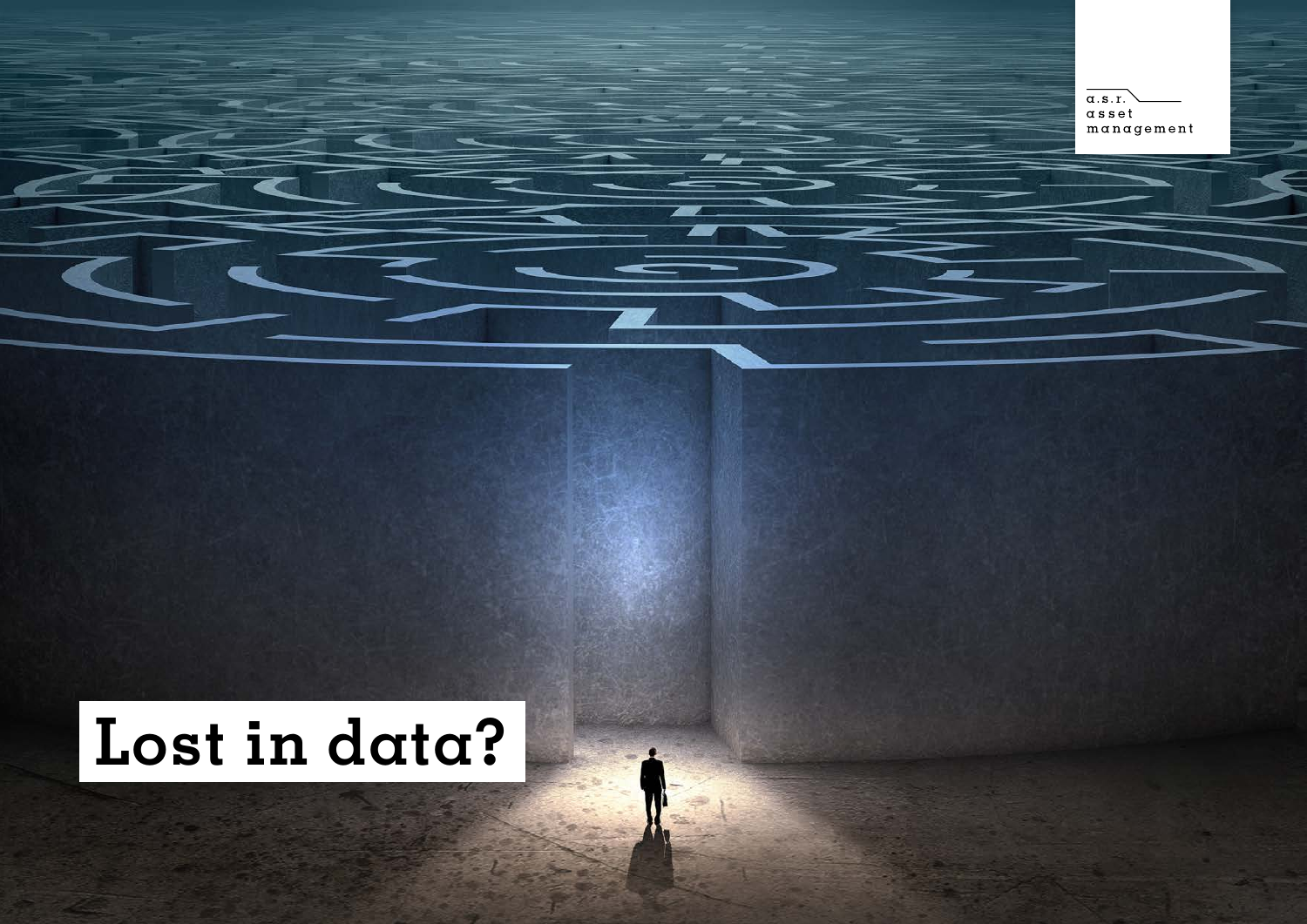## **Table of contents**

| Lost in data?                                 | 3  |
|-----------------------------------------------|----|
| Give me data!                                 | 4  |
| What about your uncorrelated data?            | 5  |
| The societal impact of our proprietary assets | 7  |
| The societal impact of our ESG focused        |    |
| investment funds                              | 8  |
| How should you interpret this?                | 11 |
| What's next?                                  | 12 |

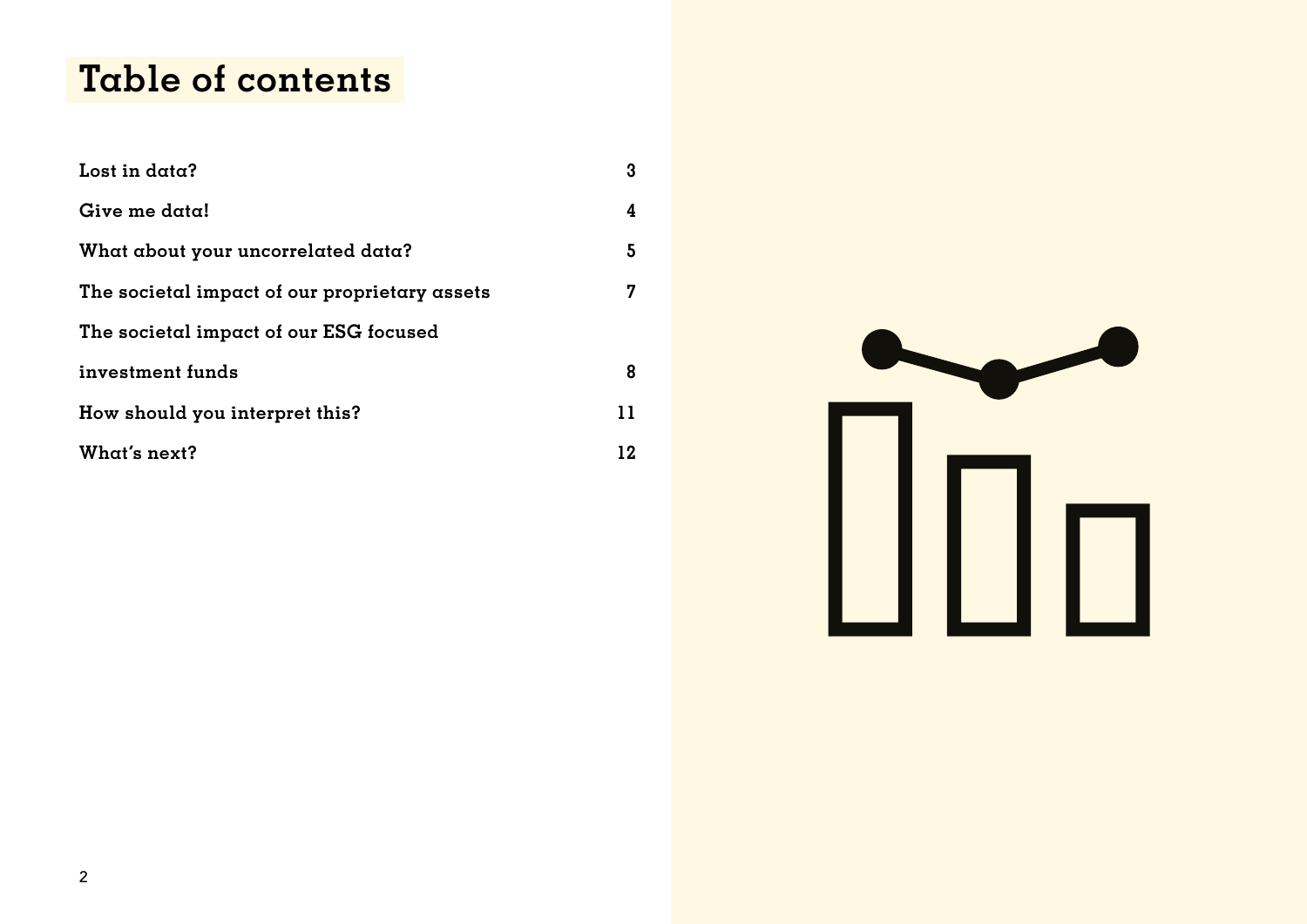## <span id="page-2-0"></span>**Lost in data?**

In a previous paper we left the reader with the question on how to use data to drive investment decisions. Data on sustainability performance of investee companies, or better yet, data on future ambitions and associated capital investment plans. Or, taken to the level of a sovereign issuer, data on the wellbeing performance of a country and all its inhabitants, and data on national or supranational investment priorities.

There is no shortage of data, and data providers, available to institutional investors. Each providing a slightly different lens or built on a slightly different evidence base. It is no wonder that the profession of ESG data scientist is a growing area of interest and need. Tracking and communicating the many ways in which investors can assess sustainability performance is a full-time job for many people. Abbreviations and nomenclature such as SBT's, TCFD, PCAF, PBAF, PACTA, SDG's, EUT or DNSH have all become part of the ESG professionals' vocabulary in 2021.

But does what gets measured also matter, and are we measuring the right things if the aim is to 'invest in the winners of tomorrow'? Within the growing realization that the winners of tomorrow will not be assessed by the rules of today, but will operate in an environment in which negative 'externalities' (such as greenhouse gas emissions leading to anthropogenic climate change, air pollution, biodiversity loss, but also health issues due to excessive sugar consumption or rising social inequalities) will be increasingly priced in to the production (or consumption) of a good or service?

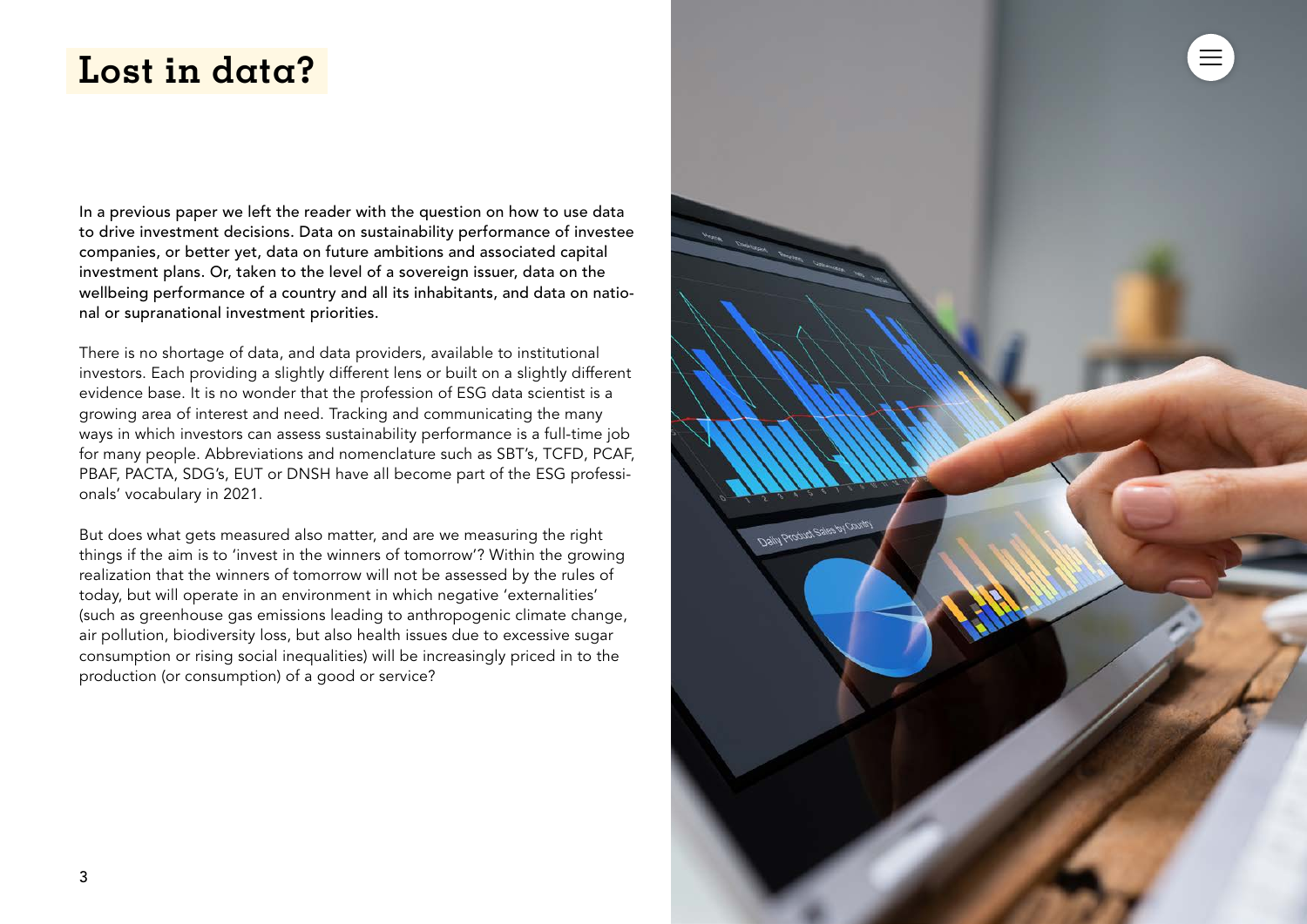

# LOADING......

### <span id="page-3-0"></span>**Give me data!**

The traditional way in which ESG data service providers operate is to mine as much of the public space as possible, through data aggregation or approximati on models. Data points are collected – if we limit ourselves to the ESG space – from company's annual reporting suites (Annual Reports, Financial Results, SEC Filings, Investor presentations, AGM transcripts, Sustainability Reports) but also submissions to voluntary reporting initiatives such as the CDP (for performance on climate change, water or deforestation) the UN PRI or the UN Global Compact (through the Communication on Progress) or from popu lar traditional and social media channels, including opinions from civil society organizations.

Results are then analyzed and assessed according to various industry specific materiality principles or standards (using frameworks like SASB or GRI) and given weighting based on a variety of considerations (such as whether data points were assured by an independent third party).

Institutional investors can use the end results as input to assess and com pare the ESG performance of companies. Which can work but can also lead to much discussion and counterintuitive results 1 . This may then result in the question whether we should use multiple ESG data vendors to smooth out the variance and volatility – resulting in higher costs to the investor – or find another, uncorrelated source of data to complement an existing approach?

We say complement as this is not a zero-sum game. ESG data and non-financial reporting is important, and its evolution is speeding up through various legis lative steps taken by national and supranational governments or regulators in recent years.<br>1 FTSE 100 – the 5 highest ESG rated companies [https://www.hl.co.uk/news/articles/ftse-100-](https://www.hl.co.uk/news/articles/ftse-100-the-5-highest-esg-rated-companies)

[the-5-highest-esg-rated-companies](https://www.hl.co.uk/news/articles/ftse-100-the-5-highest-esg-rated-companies) [3 March 2021]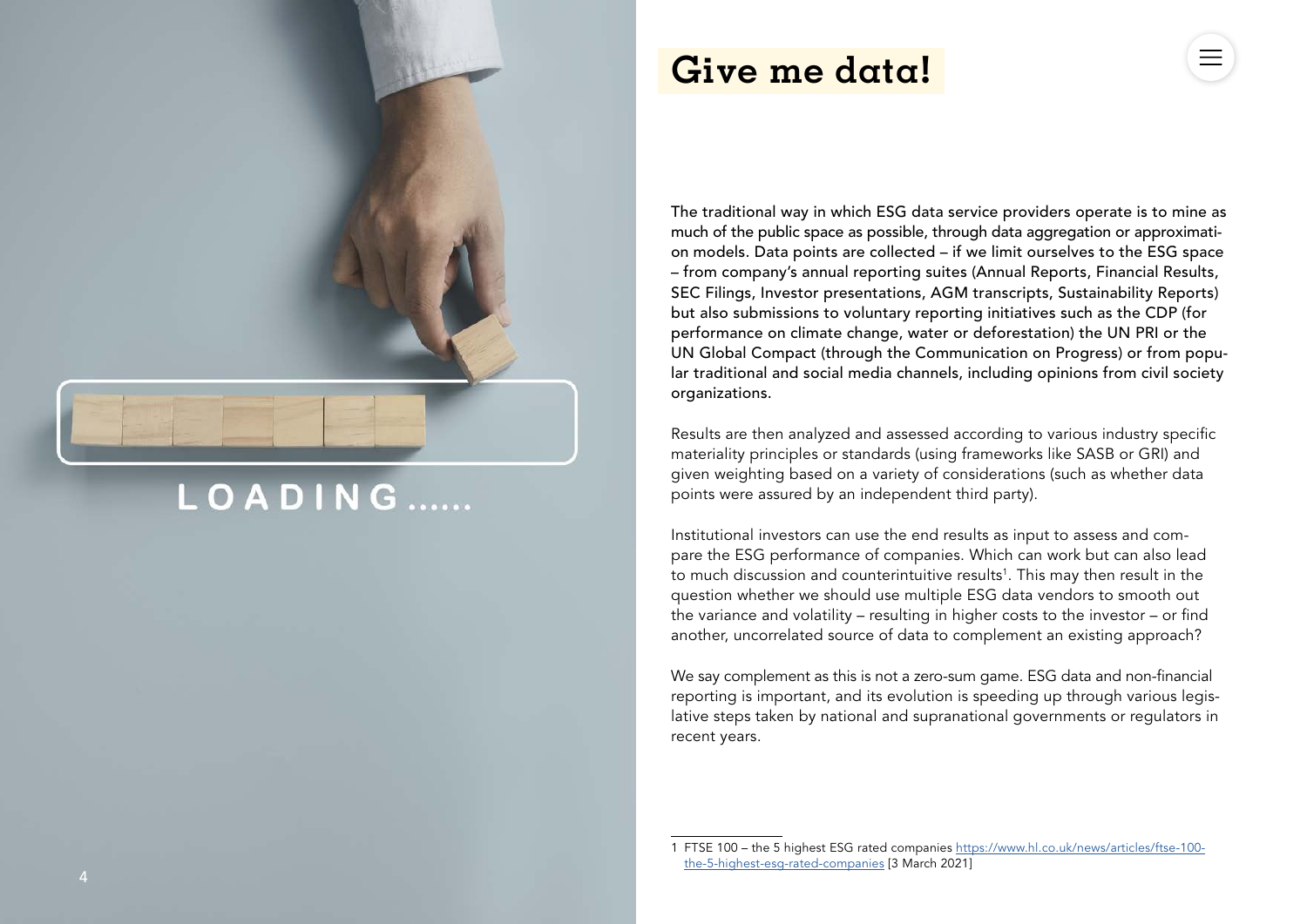# <span id="page-4-0"></span>**What about your uncorrelated data?**

New Zealand was the first country to mandate climate risk reporting for its business community and financial market participants in 2020, and the United Kingdom will follow suit in 2023-25. Germany recently adopted legislation (after France led the way) that will force companies to assess and disclose human rights' violations in their supply chains, starting in 2023. And the EU is working through mandating companies in all member states to report against a large amount of climate-related and non-climate related sustainability indicators through its newly proposed Corporate Sustainability Reporting Directive (CSRD).

At the United Nations level, a framework was recently adopted for sovereigns to start reporting on their natural capital dependencies and impacts in a standardized way through their economic reporting processes, while in The Netherlands the national bureau of statistics leads on annual wellbeing and SDG measurements to support policy decisions<sup>2</sup>.

Even in the United States, during the first days of the Biden Presidency, various positive steps were taken to increase disclosure on ESG and allow ESG considerations back into investment decisions at the Federal level<sup>3</sup> which would suggest rapid developments until at least 2024.

All good developments that will – hopefully – improve data quality on ESG performance of companies and countries in scope of these regulations and frameworks.

We have recently set out to pilot a new methodology to complement our investment process and quantify the societal impact of our investments. Teaming up with Util, a British service provider which has developed a quantification process and tool based on machine learning and Natural Language Processing, we have sought to objectively quantify the net impact of our equity and debt investments in public companies and sovereigns.

#### **Patrick Wood Uribe, CEO of Util says:**

"We've reached an important turning-point in the world of data for investors: it used to be that any new data had some information value as long as it was accurate. Now, many otherwise good new datasets either overlap, or disagree in ways that make things less clear, so it's absolutely critical that new data adds genuine new information value. The results outlined here clearly illustrate how novel complementary datasets can bring new, constructive, information to the process".

#### **Some considerations to set the scene:**

#### The all-important question is 'what is the evidence base'?

There is no shortage of impact measurement technology firms. Develop an algorithm and let it loose on a dataset. But you can imagine different results will be found in a data set consisting of social media inputs (or company self-reported data) as compared to a data set consisting of peer-reviewed academic articles. The correlations and causalities between (revenue derived from) products and services and sustainability concepts (should) present different levels of quality and robustness.

<sup>2</sup> Monitor of well-being & the SDGs 2020 [https://www.cbs.nl/en-gb/publication/2020/21/](https://www.cbs.nl/en-gb/publication/2020/21/monitor-of-well-being-the-sdgs-2020) [monitor-of-well-being-the-sdgs-2020](https://www.cbs.nl/en-gb/publication/2020/21/monitor-of-well-being-the-sdgs-2020)

<sup>3</sup> ESG Disclosure – Keeping Pace with Developments Affecting Investors, Public Companies and the Capital Markets [https://www.sec.gov/news/public-statement/coates-esg-disclosure-](https://www.sec.gov/news/public-statement/coates-esg-disclosure-keeping-pace-031121) [-keeping-pace-031121](https://www.sec.gov/news/public-statement/coates-esg-disclosure-keeping-pace-031121) [11 March 2021]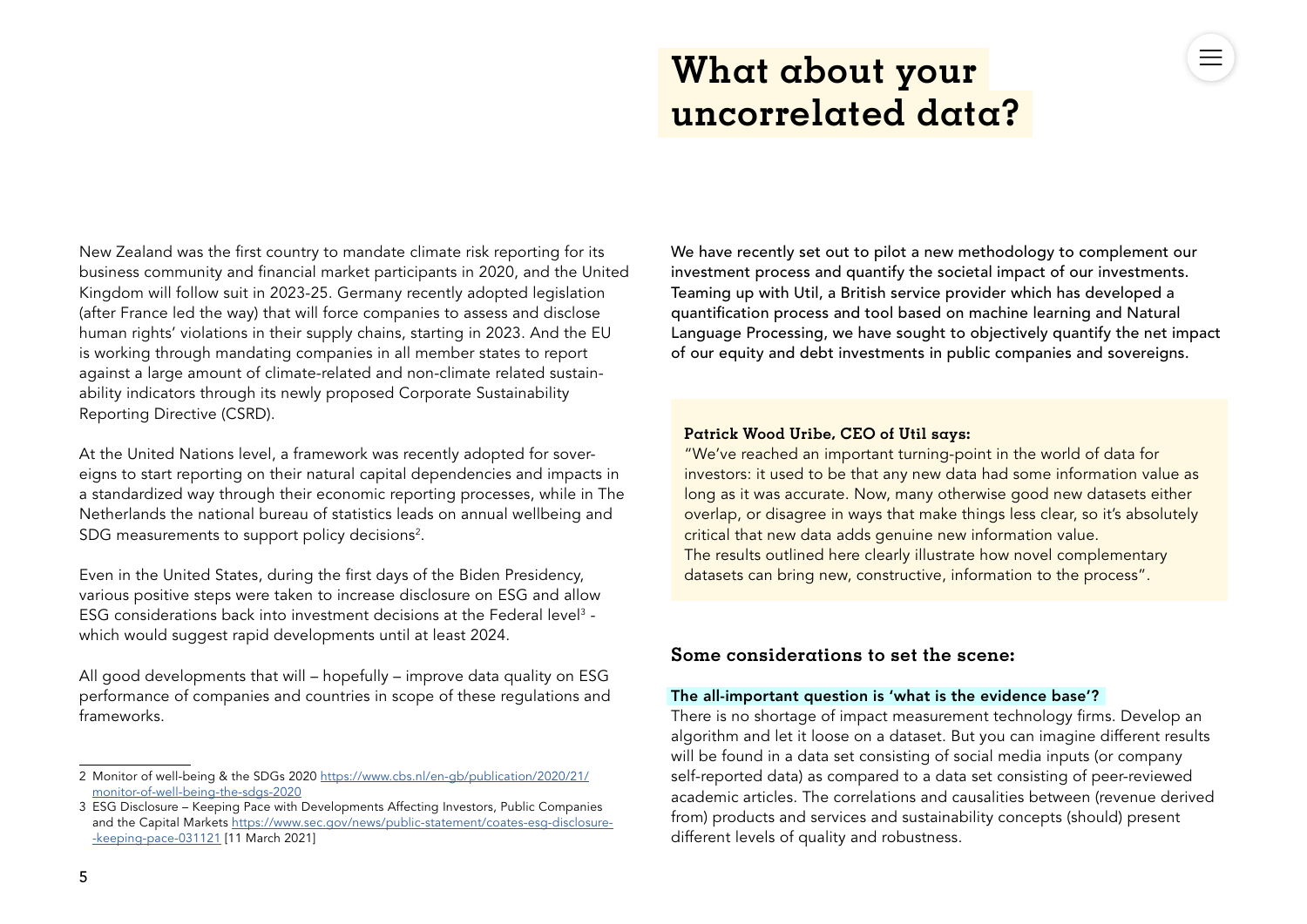#### Can you calculate net impact?

Whether using the seventeen Sustainable Development Goals, the Planetary Boundaries or the Doughnut model (as discussed in the previous paper) the breadth of ESG or sustainability-related topics is such that a positive contribution to one does not mean an overall positive contribution. There are always trade-offs. Can you therefore quantify the nuance so you can make informed investment decisions?

#### Where is the impact?

When looking at traditional ESG data it (usually) compares sector peers and favors the one with higher levels of sustainability performance (or reporting). But is the real impact of a company found within its office walls, or within its products and services, as measured by the revenue derived from those products and services? How does one assess a tobacco company that increases revenue from the sale of its products, while it offers excellent paternity leave arrangements for its staff? Or a biotech company which is developing a new medicine but does not generate any sales yet?

#### What can you get out of the analysis?

And a final, very practical, point is, what should you expect to get out of the analysis. There is a lot of innovation in the AI and NLP space, especially in the financial sector. We see large established managers experimenting with different approaches and tooling, and the body of academic literature on AI and machine learning within asset management is growing rapidly<sup>4</sup>. But, especially for NLP, it is good to be clear upfront on how such a process could assist with decision making. Does it provide continuous data, will its output be sentiment analysis, or does it do topic modeling, and can you build credible new investment products on the data.



<sup>4</sup> CFA (2020) https://www.cfainstitute.org/en/research/foundation/2020/rflr-artificial-intelligence-in-asset-management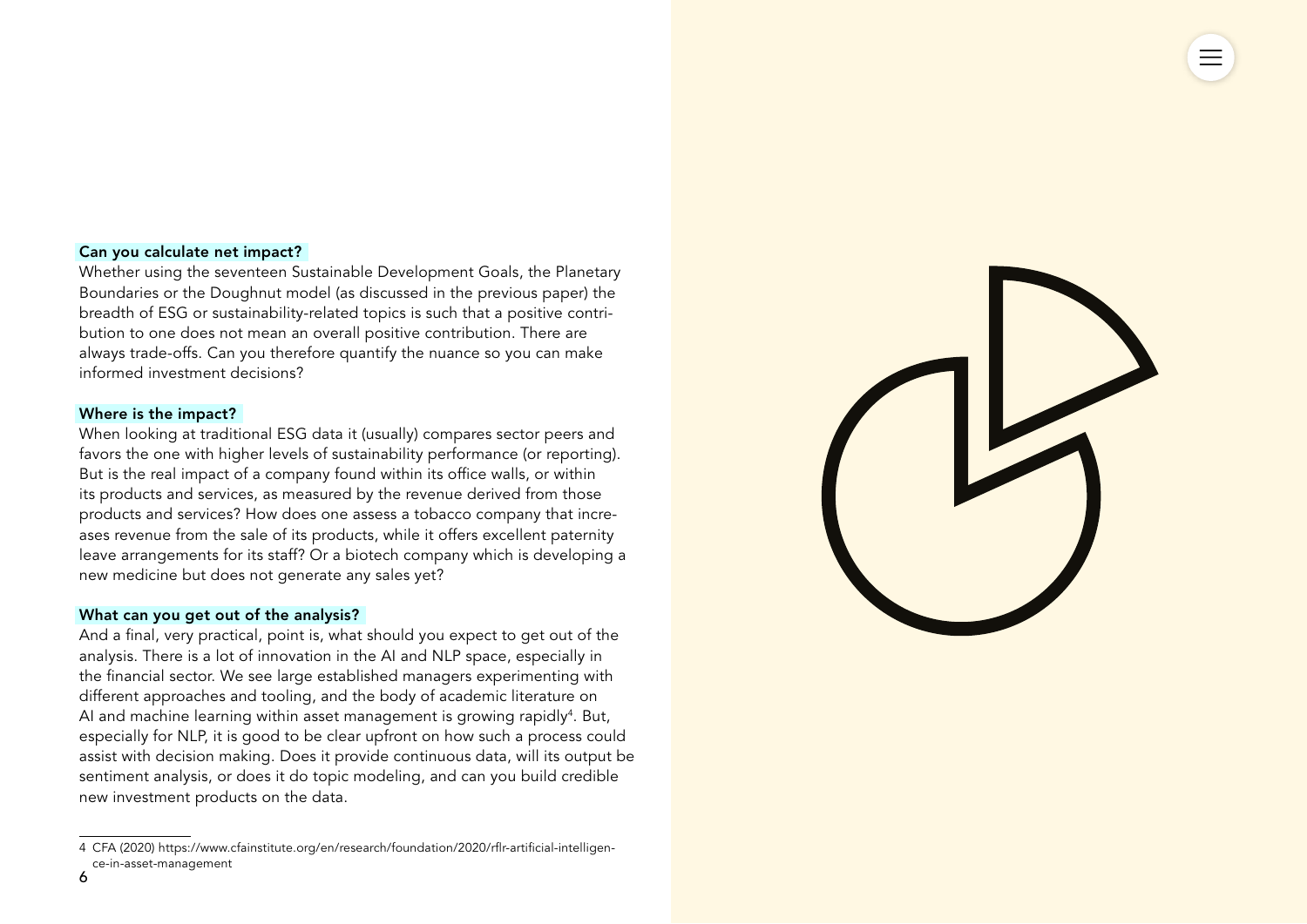## <span id="page-6-0"></span>**The societal impact of our proprietary assets**

We invest the majority of the insurance premiums of our parent company. ASR Nederland. We mainly do this ourselves for those asset classes for which we have in house expertise (listed equities, Euro corporate bonds and sovereign debt) but also use external managers when they can offer added value. We have assessed the net impact of these proprietary assets for the period 2015-2019, using the Sustainable Development Goals as a framework and quantifying and aggregating the revenue-weighted impact of the portfolio constituents.

What the radial chart shows is the degree to which the portfolio positively and negatively aligns to each SDG. Since it is exposed to a broad range of product categories and sectors, there are instances of both positive and negative alignments. This chart is the impact for the portfolio at the end of 2019 and only covers our equity and corporate debt instruments. We disregarded our positions in government debt, instead opting to assess those separate compared to our ESG focused sovereign debt fund.

You will see a positive outperformance on most social and economic development SDG's (No Poverty, Decent Work and Economic Growth, Industry, Innovation and Infrastructure, Sustainable Cities and Communities, and Partnerships) which makes sense considering these are predominantly investments in large caps, which are large employers.

You will see less of a positive outperformance on the various environmental SDG's (Clean Water and Sanitation, Affordable and Clean Energy, Climate Action, Life Below Water, Life on Land) which also makes sense given the focus of the portfolio on established public companies in developed markets, which are – in so far as relevant for their operations, products or services, and not excluded from our investable universe – either in (much needed) transition, or in a sunset industry.

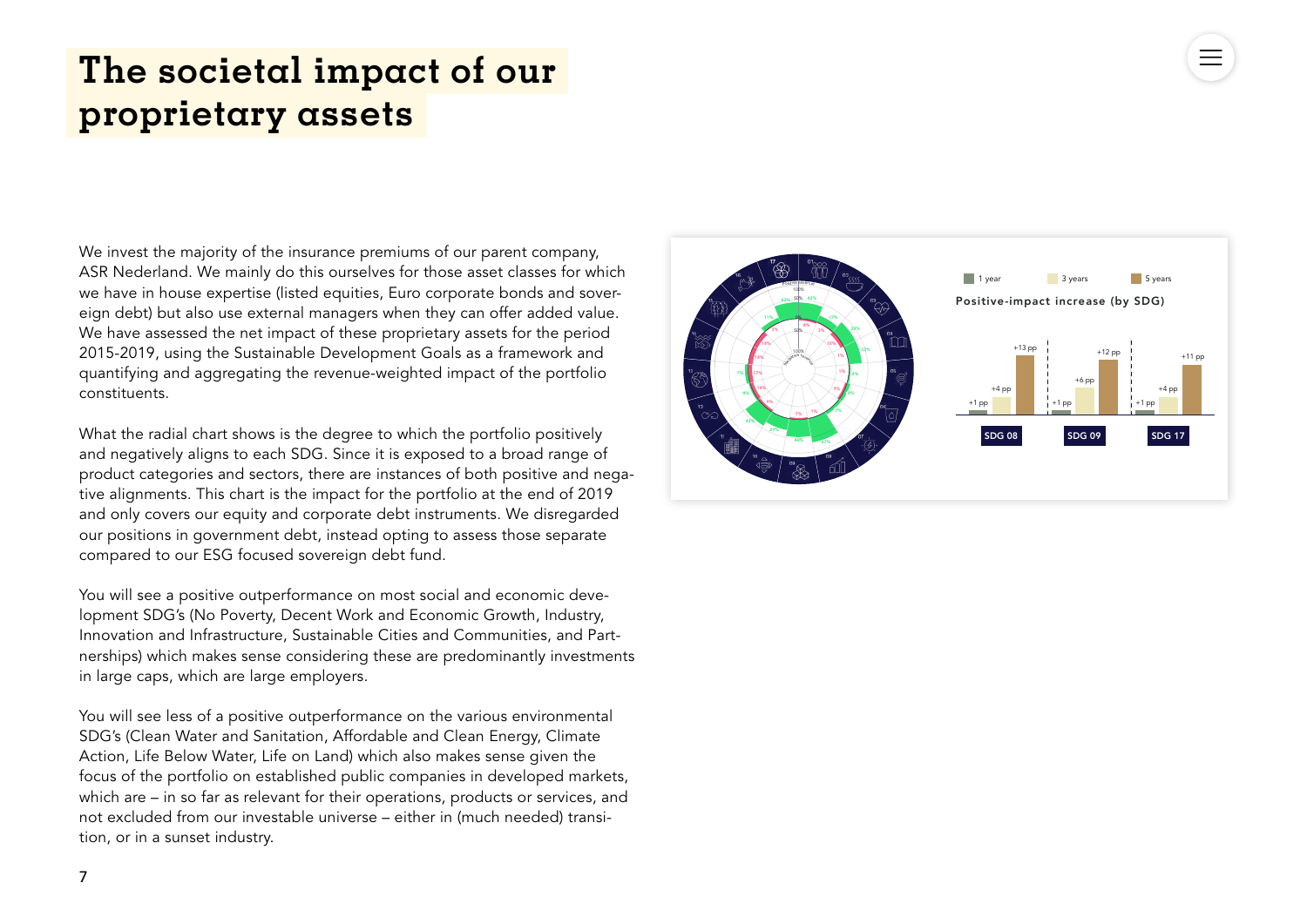# <span id="page-7-0"></span>**The societal impact of our ESG focused investment funds**

In 2017 we launched three new investment products which focus on incorporating additional ESG considerations above and beyond the standards set within our general policy on sustainable investing. One fund in European listed equities, one fund in Euro corporate bonds and one fund in Euro sovereign debt. These three funds are managed against a benchmark, which allows us to quantify the relative sustainable outperformance of these three products against their investable universe.

### **European listed equities**

The European listed equities fund (ISIN NL0012294144) invests in a diversified portfolio of listed European equities and follows a two-pronged approach to reach its sustainable objectives. Between 70-80 percent of the strategy is invested in a passive index-tracking core portfolio (which adheres to all applicable firm-level exclusions and policies) and 20-30 percent is invested in an active satellite portfolio.

The radial charts show the impact spread for year-end 2019 and makes a distinction between the entire portfolio (top left chart, n=389), the actively managed satellite (top right chart, n=28), an internally managed portfolio for own account, which is managed according to our impact investment criteria for listed equities (bottom left chart, n=9) and the benchmark used for the fund, the MSCI Europe (bottom right chart, n=425).

What the analysis shows above all else is that in more diversified portfolios or indices, not only risk is mitigated but impact seems to also be more diluted across the range of thematics. Concentrated portfolios will generally show more concentrated impacts, as they are selected for specific outcomes. This result seems to make the case for active management, combining more fundamental analysis, securities selection with active ownership. It also points

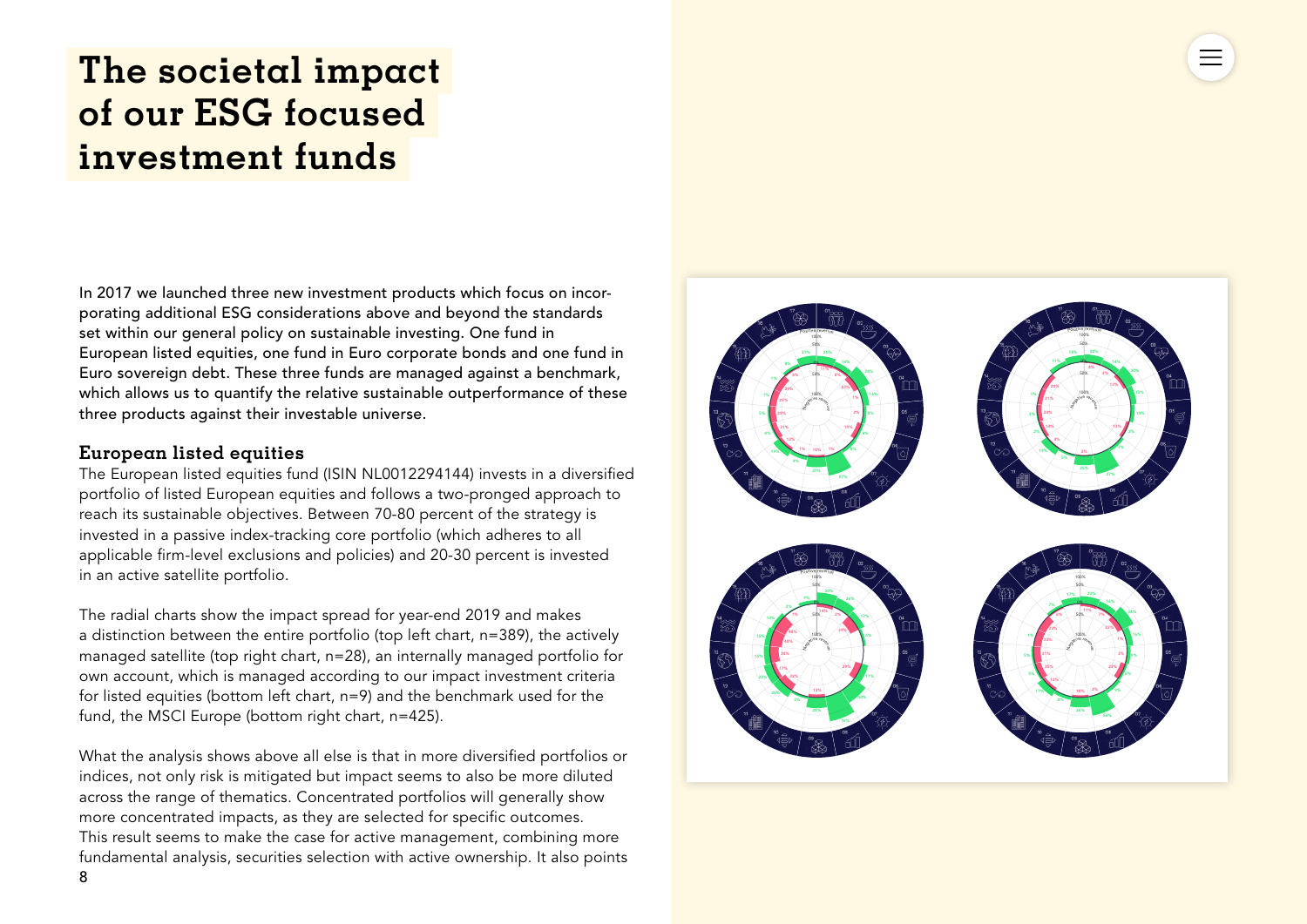to the indirect impacts of companies, and their interdependencies within their value chain.

For thematics such as climate action and the energy transition, this type of analysis highlights the risk that exists in the market of adopting too narrow a focus on metrics such as carbon intensity, when trying to optimize for systemic themes.

### **Corporate bonds**

The listed bonds fund (ISIN NL0012294102) invests in a diversified fixed income portfolio consisting of Euro denominated debt. It has no satellite strategy but invests all its AUM according to the ESG restrictions placed on the fund by the manager, against a benchmark. Moreover, it focuses – within the sectors in which it invests – in best in class companies.

The radial charts show the impact spread for year-end 2019 and makes a distinction between the entire portfolio (left chart, n=259) and the benchmark used for the fund, the iBoxx Euro Corporate Index (right chart, n=500). The difference between the two charts is perhaps clearest when looking at the negative revenue alignments, which are consistently less pronounced in the ESG fund as compared to its benchmark. This could be attributed to the fact that this fund does not actively seek out to meet a sustainable objective, but rather promotes social and environmental characteristics through a stringent exclusion policy and focus on best in class companies within the geographies and industries in its investable universe.

### **Sovereign debt**

The third fund is a sovereign debt fund (ISIN NL0012294185) which invests in government bonds consisting exclusively in Euro denominated debt. It has committed itself to investing at least 10 percent of its AUM in Green Bonds and will only invest in countries that rank in the top decile of the Sustainable Development Index – as curated by the Bertelsmann Stiftung.

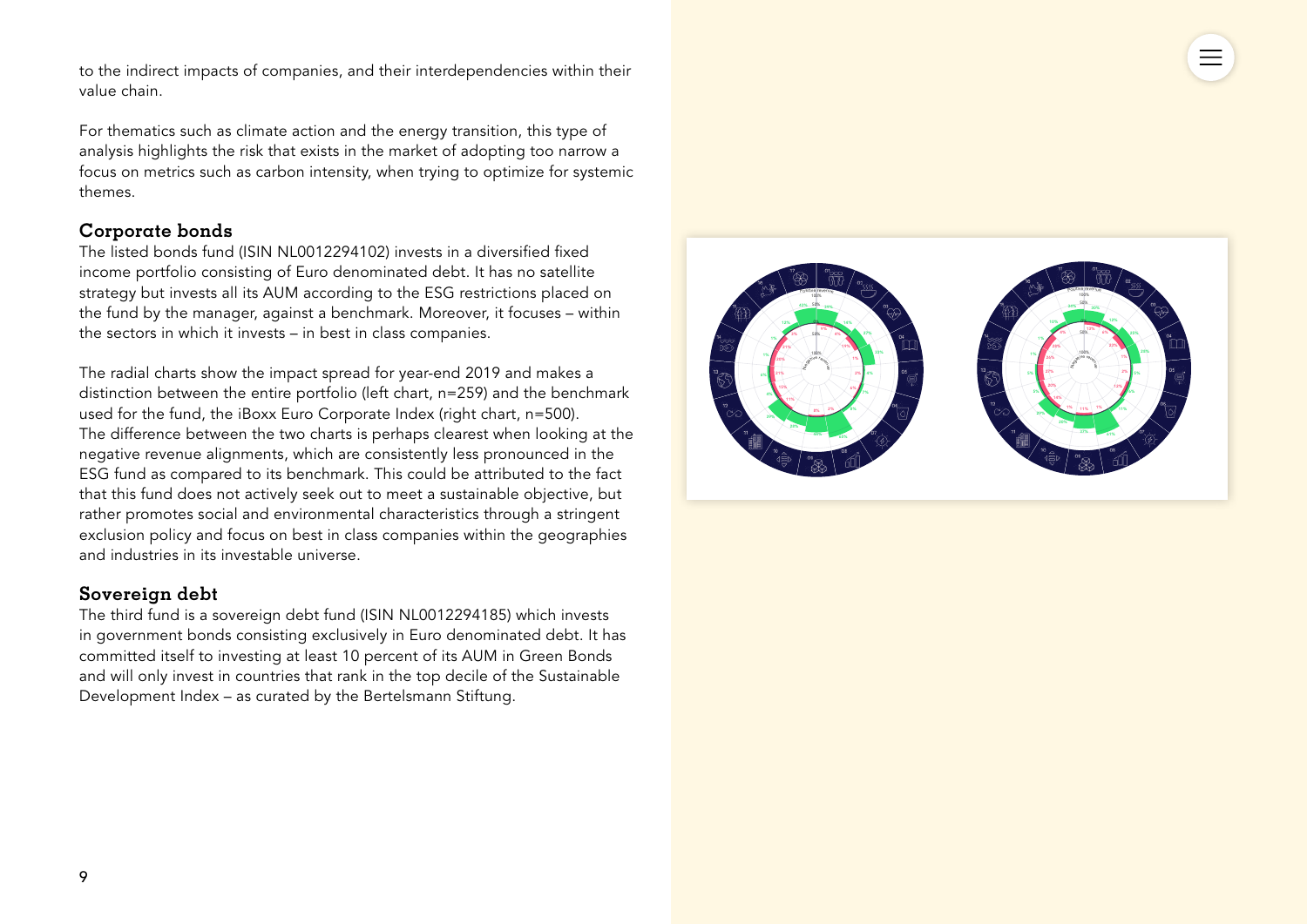The Util methodology used for listed equities and bonds is based, in part, on revenue alignment with sustainability concepts. This cannot be replicated for government debt. As such, a bespoke methodology was co-developed based on various macroeconomic country scores and statistics from public sources such as the UN Global SDG Indicators Database, the SDG Index from the Bertelsmann Stiftung and other global data series on Covid-19 (Johns Hopkins University), armed conflicts and deaths (Uppsala Conflict Data Program) and obesity prevalence, life expectancy and health service coverage (WHO).

As discussed previously, similar to missing the intentionality at the company-level (potentially measured through capital investment plans) this approach for countries is somewhat static and would need to be replicated over time to find a trend in government spending and measured outcomes and impacts.

The bar chart shows the sustainability performance for year-end 2019 and makes a distinction between the ESG fund (blue bar), its tailor-made benchmark, the Q960 (orange bar) and the Euro sovereign debt within the scope of the ASR proprietary assets (green bar).

The difference between all three bars is minimal, which can be explained through the investment restrictions placed on ASR Nederland as a Dutch insurance company with liabilities in Euros, which are valued with Euro riskfree rates. There is therefore little room to invest in government debt outside of Europe, where countries tend to have high (measured) impact on the social development SDG's such as No Poverty, Quality Education, Gender Equality and Sustainable Cities and Communities. Notable lower performance is found on Reduced Inequalities and Life Below Water, the first being a frequent and visible source of debate across the continent over the past decade.

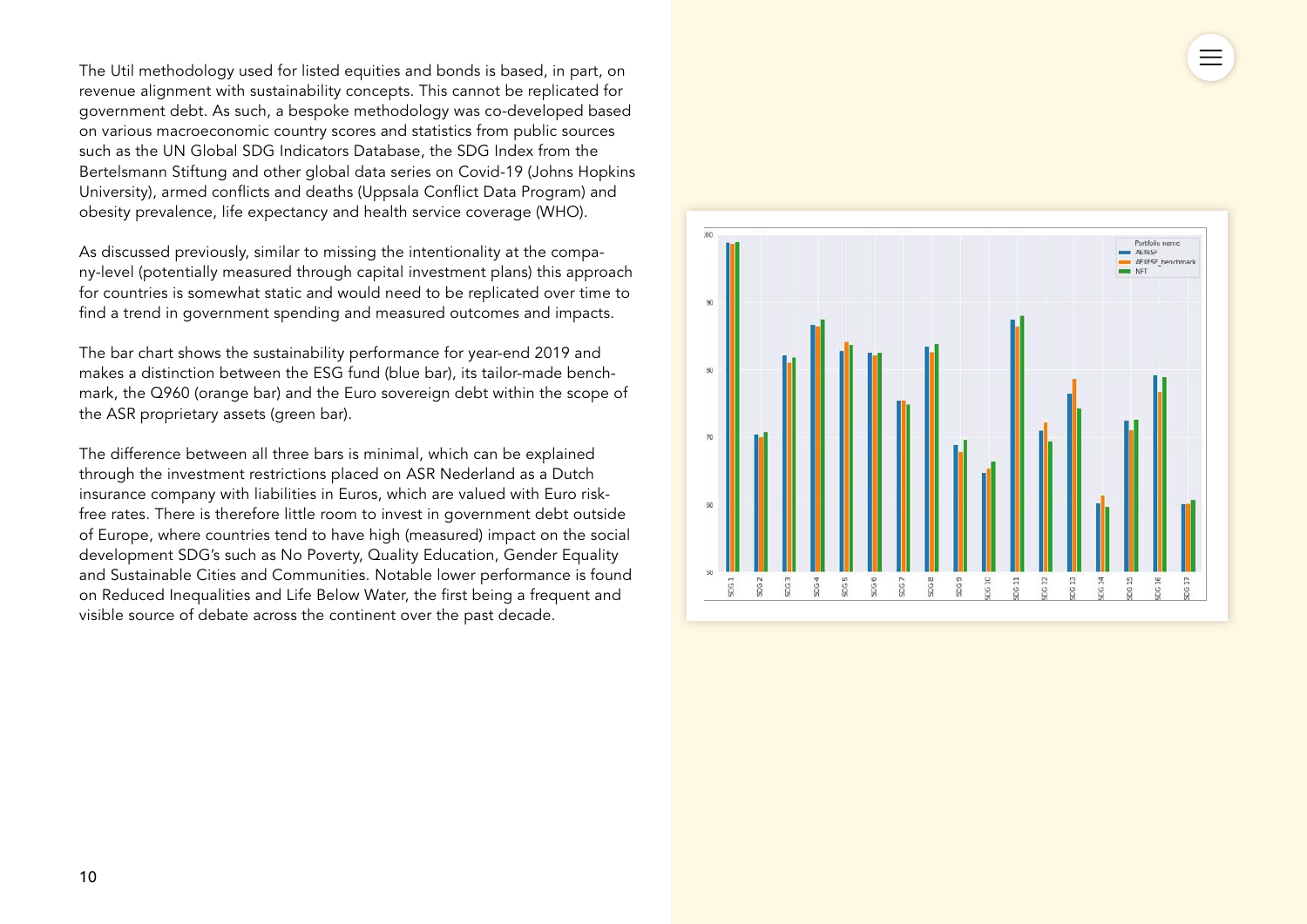# <span id="page-10-0"></span>**How should you interpret this?**

Measuring the societal impact of financial assets and products is difficult. We all remember the lessons our high school (classical) economics teacher taught us; there are three production factors in an economy, capital being only one (the others being labor and land). Attributing all societal benefits (or costs) to the financial sector is methodologically unsound and would miss the point of intentional (or conscious) capitalism.

But an exercise like this one does provide insights into where your impact is found, and from there you can start steering to where you want it to be. ASR Nederland – as a large Dutch insurance company – has placed priority on SDG's No Poverty (1), Good Health and Well-being (3), Affordable and Clean Energy (7), Decent Work and Economic Growth (8) and Climate Action (13). It stands to reason its assets should be invested in line with these thematics as much as possible.

And they are. And moreover, using this new source of data, we find that we are doing better than the benchmark, while also pointing out very clearly the areas where further improvement and optimization is possible.

Furthermore, the chosen focus thematics align perfectly to the concept of a Just Transition – which was initially coined by the trade union movement in support of the Paris Agreement to balance climate action with social inclusion, and has since been adopted as part of the EU's Green Deal.



 $\equiv$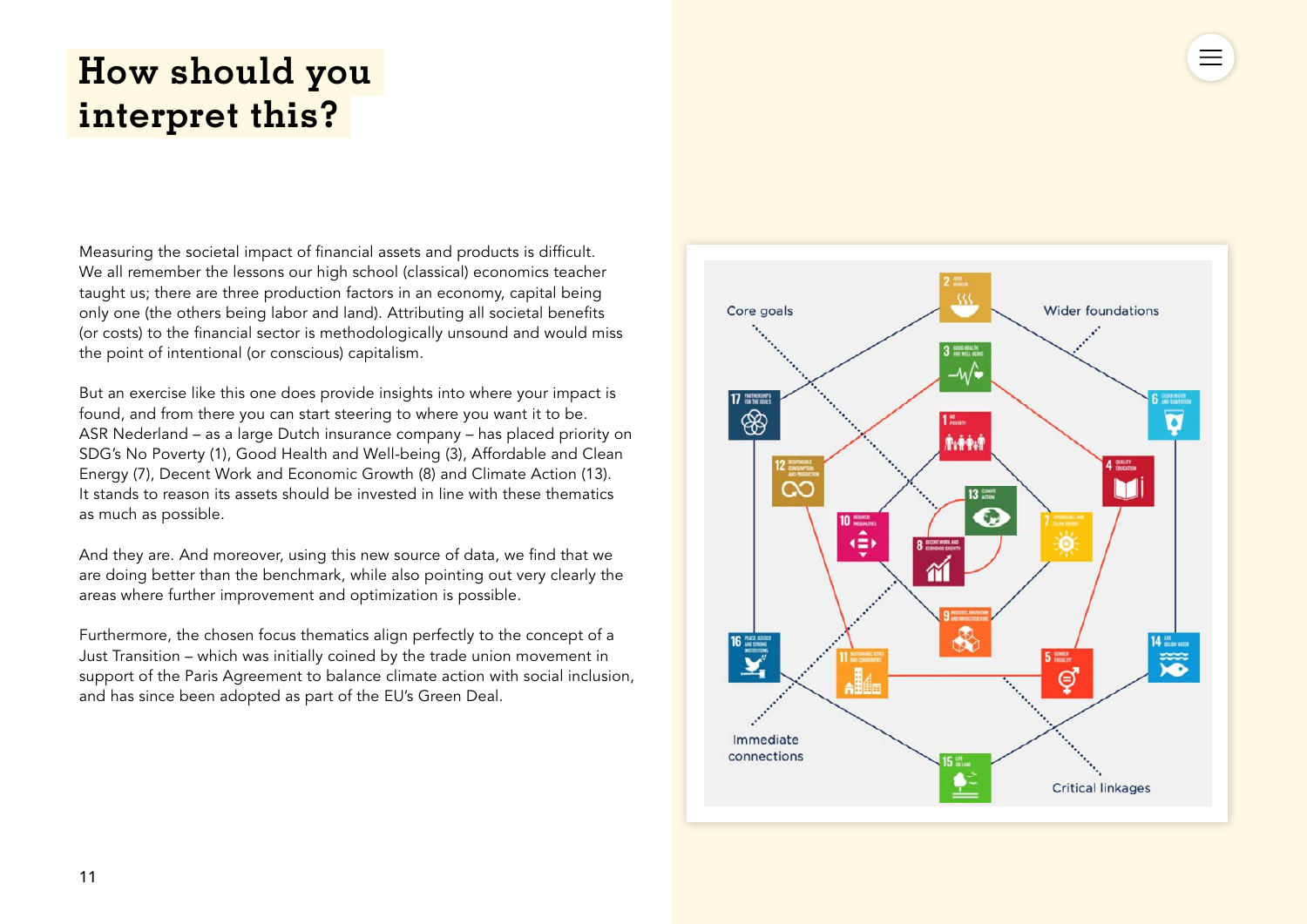### <span id="page-11-0"></span>**What's next?**

But the tooling is not perfect. Like traditional ESG data it will not present a silver bullet to investors. It can't. Scientific consensus on causalities or correlations might change over time and intentionality at company- or country-level on priority societal issues will surely follow.

More practically, can we quantify potential impact of a new business or business line before any revenue is even generated (or measured). On climate there are frameworks that categorize solutions<sup>5</sup> but what about other areas? And how does an investor – if he or she wishes to – identify an opportunity and quantify the potential impact premium, alongside the risk profile of the investment, before making the transaction?

And what about other asset classes? Real estate, mortgages, private markets, commodities. All large markets, with positive and negative societal impacts to be measured and managed.

We will be reviewing the lessons learned through this process with a view to further optimize our investment process to create the most sustainable impact.

#### **Raquel Criado Larrea, Head of Sustainable Investments at a.s.r. Asset Management says:**

"This pilot with Util, and its results, has given us additional insights into the societal impacts of our investment products and portfolios. We all know we are in a transition to a more sustainable economy and society, and we need innovative thinking to bridge the gap between providers of solutions and the investment community. We continue to contribute where and when we can to align financial and societal returns".

<sup>5</sup> Project Drawdown curates a database on climate solutions [https://www.drawdown.org](https://www.drawdown.org/) and the EU has started setting thresholds for various economic activities and their contribution(s) to climate change mitigation and climate change adaptation targets, through the EU taxonomy for sustainable activities